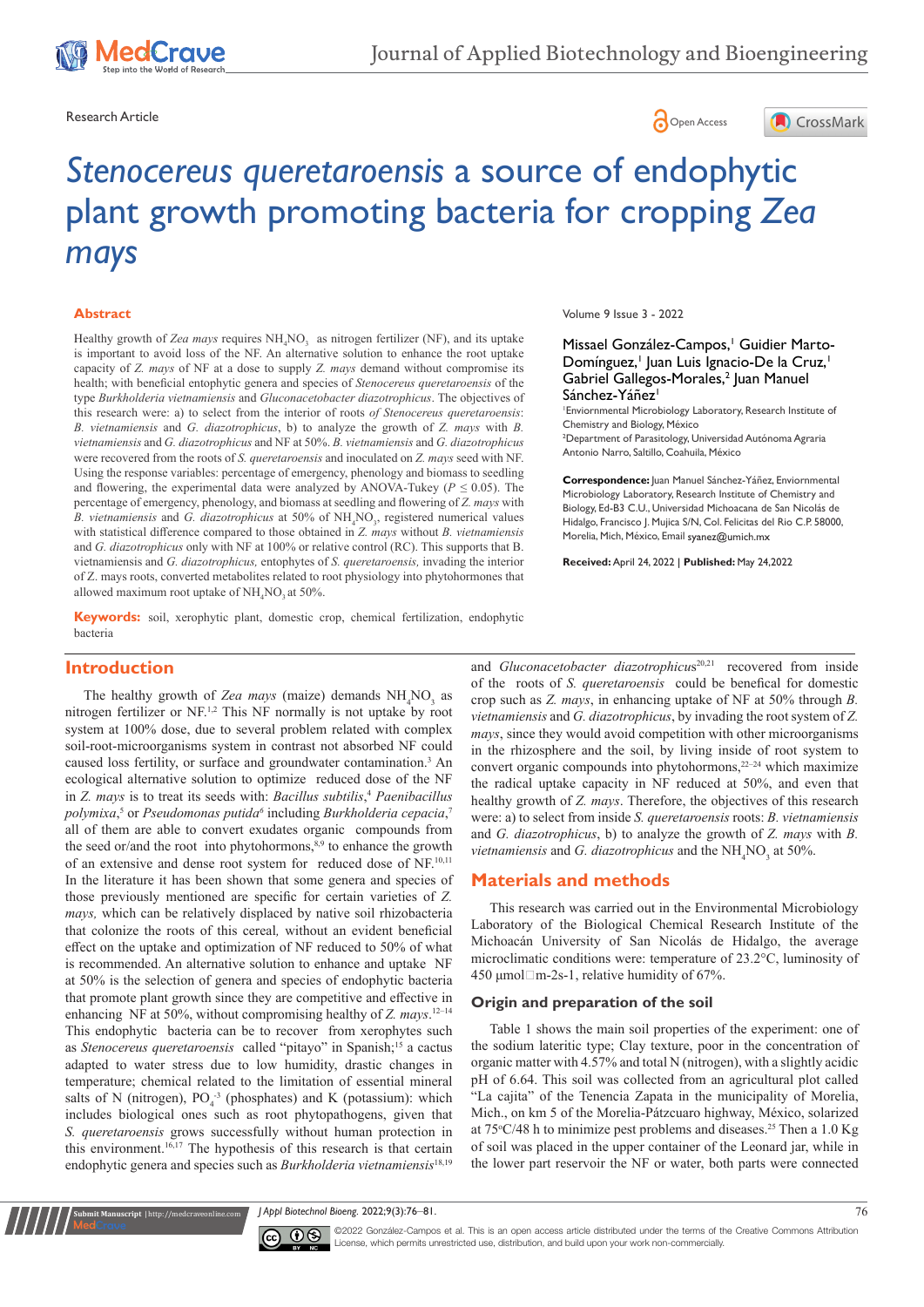by a 25 cm long cotton strip for capillarity movement of the liquid to the ground (Figure 1).

**Table 1** Physicochemical properties of the soil for the growth of Zea mays with Burkholderia vietnamiensis and Gluconacetobacter diazotrophicus endophytes of Stenocereus queretaroensis

| <b>Parameters</b>                                      | <b>Values</b>                 |
|--------------------------------------------------------|-------------------------------|
| Total, Nitrogen                                        | 0.62                          |
| Total, phosphorus                                      | 0.30                          |
| pH (1:20)                                              | 6.64                          |
| Organic matter (%)                                     | 4.57                          |
| Cation exchange capacity (C mol (+) Kg <sup>-1</sup> ) | 46.1                          |
| Texture (%)                                            | 20.56 (Cy)-37.8 (Si)-0.76(Sa) |
| Density $(g/cm^3)$                                     | 2.01                          |
| Apparent density $(g/cm^3)$                            | 1.08                          |
| Porosity** $(\%)$                                      | 46.35                         |
| Moisture saturation percentage (%)                     | 46.95                         |
| Field capacity $(\%)$                                  | 30.08                         |
| Useful humity (%)                                      | 13.25                         |

Sa, Sandy; Si, Silt; Cy, Clay; \*For soil of volanic origen, \*\*Calculate from density and Apparent density; \*\*\* according texture type, + Reported for sandy loam soils NOM-021-RECNAT-2000.26



**Figure 1** Diagram of the Leonard jar. (Selection of endophytic *Burkholderia vietnamiensis* and *Gluconacetobacter diazotrophicus* from roots of *Stenocereus queretaroensis*).

Isolates of endophytic *B. vietnamiensis* and *G. diazotrophicus*  were recovered from inside the root of *S. queretaroensis*; 5-cm sections were taken and washed with sterile water, disinfected with 70% alcohol/2.5 min, then with 10% NaClO/2.5 min; then they were macerated in a mortar with 10.0 mL of a saline solution (NaCl 0.85%) Roma™ detergent 0.01% (SSD), from which 1.0 mL was taken, and striked in *Pseudomonas cepacia* agar, azaleic acid with and without tryptamine (PCAAA) with the following composition  $(g<sub>l</sub>-1)$ : tryptamine 0.2; azaleic acid 2.0;  $K_2HPO_4$  4.0;  $KH_2PO_4$  4.0; yeast extract 0.02;  $MgSO_4$  0.2; pH adjusted to 6.7; PCAAA was incubated at 28°C/72h; while to recover *G. diazotrophicus,* sucrose yeast extract agar (SYEA) was used with the following composition  $(g<sub>l</sub>-1)$ : sucrose 100.0;  $K_2 H PO_4$  2.0;  $KH_2PO_4$  2.0; NaCl 1.0;  $MgSO_4$  3.0; yeast extract 1.0; 10 mL bromothymol blue at 2.0%  $(p/v)^{27}$  (Cavalcante & Dobereiner, 1988) with 10 mL/L of the trace element solution with the following composition (g $\Box L$ -1): H<sub>3</sub>BO<sub>4</sub> 2.86; ZnSO<sub>4</sub> 0.22; MnCl<sub>2</sub> 1.81;  $K_2MnO_4$  0.09; the pH was adjusted to 5.7; both PCAAA and SYEA were incubated at  $30^{\circ}$ C/72h;<sup>27</sup> when round bright translucent colonies suspicious for *B. vietnamiensis* were detected, they were again growth in PCAAA to obtain an axenic culture, then short Gram-negative bacilli were registered by Gram stain; microscopic morphological characteristics common in *B. vietnamiensis:* while for *G. diazotrophicus* in the SYEA, bulging and bright round colonies with a yellow intracellular pigment were observed, while Gramnegative coccobacilli were detected under the microscope, which according to the literature belong to these genus.<sup>21,28-30</sup>

Growth of *Zea mays* with *Burkholderia vietnamiensis* and *Gluconacetobacter diazotrophicus* endophytes and 50% of NF. *Z. mays* seeds were disinfected with NaClO at 3% (v/v)/5 min, washed six times with sterile water, then with alcohol at  $70\%$  (v/v)/5 min, washed six times with sterile water, later in plastic bags of 250 g for every 10 *Z. mays* seeds, were inoculated with 1.0 mL of *B. vietnamiensis* and *G. diazotrophicus* in a concentration that was adjusted to 1 x 106 CFU/ mL, obtained by viable count on plate in PCAAA and SYEA; when both were inoculated, a 1:1 ratio was used; after the inoculation of the seeds with *B. vietnamiensis* and *G. diazotrophicus* were shaken for 1 h to ensure the entry of *B. vietnamiensis* and *G. diazotrophicus* to the seeds of *Z. mays*, then five seeds of cereal s were sown in each Leonard Jar. *Z. mays* with or without *B. vietnamiensis* and *G. diazotrophicus*; according to the experimental design in Table 2, randomized blocks with two controls, three treatments and six replicates: *Z. mays* without *B. vietnamiensis* and *G. diazotrophicus* irrigated only with water or absolute control (AC); *Z. mays* without *B. vietnamiensis* and *G.*   $diazotrophicus$  fed with the  $NH<sub>4</sub>NO<sub>3</sub>$  at 100% or relative control (RC); *Z. mays* inoculated individual/in consortium with *B. vietnamiensi*s and *G. diazotrophicus* with NF at 50%in a mineral solution for this cereal with the following chemical composition ( $g\Box L$ -1):  $NH_4NO_3$ 12.0,  $KH_2PO_4$  3.0,  $K_2HPO_4$  3.5,  $MgSO_4$  1.5,  $CaCl_2$  0.1,  $FeSO_4$  0.5 mL/L, and a 1.0 mL/L trace element solution, pH adjusted to 7.0, in distilled water, while  $NH_4NO_3$  or NF was reduced to 50% equivalent to 6 g $\Box$  L-1.<sup>25</sup>

**Table 2** Experimental design to analyze the growth of *Zea mays* with *Burkholderia vietnamiensis*and *Gluconacetobacter diazotrophicus* endophytes from root of Stenocereus queretaroensis with. NH<sub>4</sub>NO<sub>3</sub> at 50%

| <i>*</i> Treatments<br>*Zea mays                                    | <b>Burkholderia vietnamiensis</b> | <b>Gluconacetobacter</b><br>diazotrophicus | water     | NH, NO.<br>as nitrogen fertilizer |
|---------------------------------------------------------------------|-----------------------------------|--------------------------------------------|-----------|-----------------------------------|
| Absolute control (AC)<br>irrigated only water                       |                                   |                                            | $\ddot{}$ | ٠                                 |
| Relative control fed(RC)<br>NH <sub>4</sub> NO <sub>2</sub> at 100% |                                   | $\overline{\phantom{a}}$                   | -         | 100%                              |
| Treatment 1                                                         |                                   | $\overline{\phantom{a}}$                   |           | 50%                               |
| Treatment 2                                                         | ٠                                 | $\ddot{}$                                  |           | 50%                               |
| Treatment 3                                                         |                                   | $\ddot{}$                                  |           | 50%                               |

 $+n=6$ ;  $(+)$  = applied;  $(-)$  = no applied.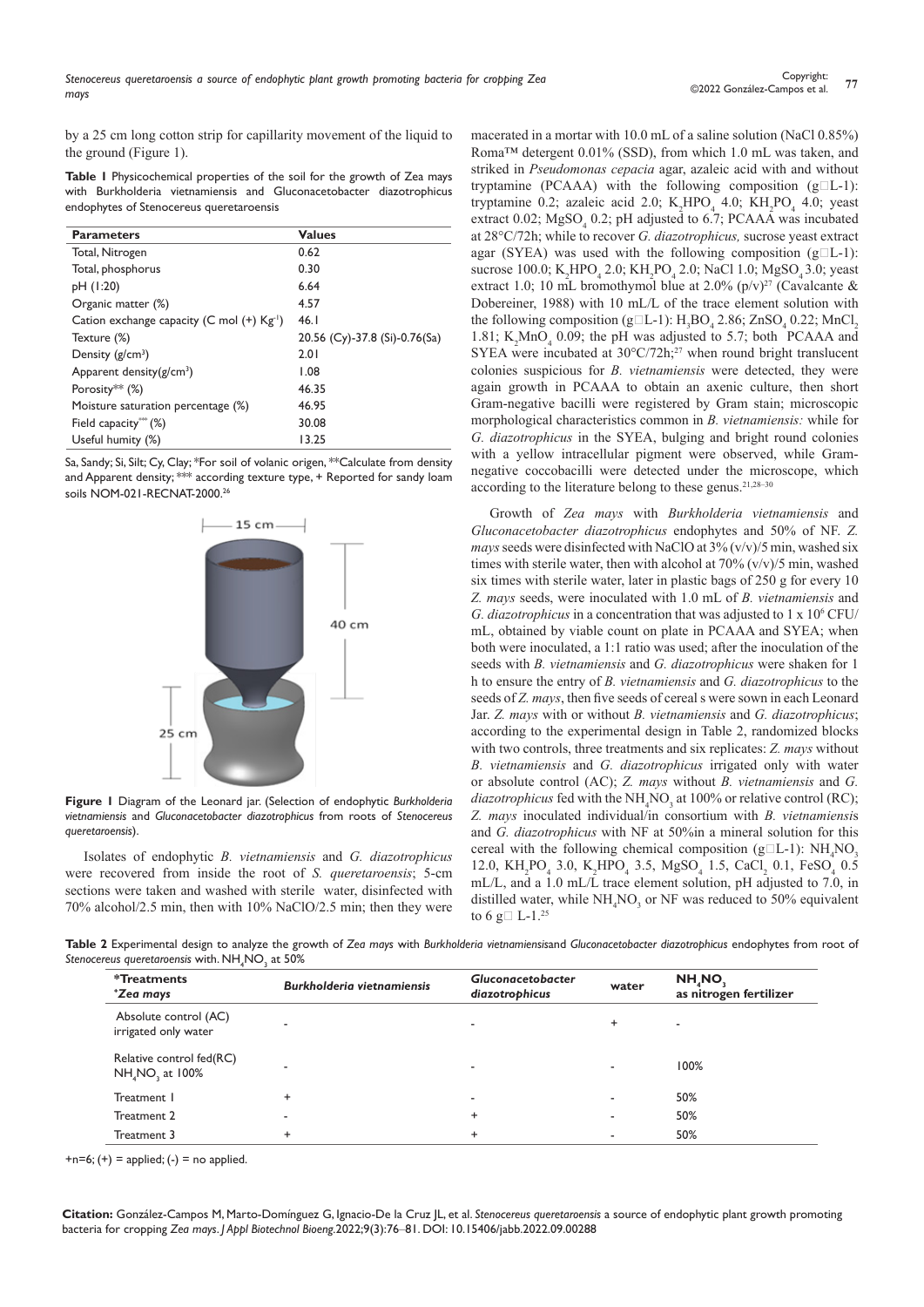The growth response variables of *Z. mays* with *B. vietnamiensis* and *G. diazotrophicus* were: the percentage of emergence (%), at the seedling and flowering level based on phenology: plant height (PH) and root length (RL); in the biomass: aerial fresh weight (AFW) and radical (RFW); with aerial dry weight (ADW) and radical (RDW). The experimental data obtained were subjected to ANOVA analysis of variance using Tukey's comparative test of means ( $P \le 0.05$ ), for which the statistical program Statgraphics Centurion<sup>31</sup> was used.

Evidence of the presence of *B. vietnamiensis* and *G. diazotrophicus* in the stem and roots of *Zea mays*

The sensitivity profile of *B. vietnamiensis* and *G. diazotrophicus* was obtained before and after inoculating *Z. mays*. Using the Kirby and Bauer method for genera and species of Gram negative bacteria: Ampicillin, Cefotaxime, Ceftazidime, Cefuroxime, Pefloxacin, Tetracycline and Trimethoprim-Sulfamethoxazole, Cephalotin, Dicloxacin, Erythromycin, Gentamicin and Penicillin.32 Both *B. vietnamiensis* and *G. diazotrophicus* isolated from *S. queretaroensis* were grown on nutrient agar and on PCAAA and SYEA; As a reference, the sensidiscs were placed before inoculating the *Z. mays* seed, then they were incubated at 32°C/48 h, and the inhibition halos were measured according to the Kirby-Bauer method. Later, when *Z. mays* was inoculated with *B. vietnamiensis* and *G. diazotrophicus* and the cereal reached the level of seedling and flowering, the following were taken: 1.0 g of leaves, stem and/or roots each were disinfected and macerated as described in item b), then 1.0 mL of leaves, stem and root with *B. vietnamiensis* and *G. diazotrophicus;* it was grown with a sterile swab in nutrient agar, PCAAA and SYEA, then the antibiotic sensidisks were placed and incubated from 24 to 48 h/30oC. Inhibition halos were then measured according to the Kirby-Bauer method,33,34 and the sensitivity pattern of individual *B. vietnamiensis*  and *G. diazotrophicus* was obtained to compare with the antibiotic sensitivity profile of each before inoculating the seed of *Z. mays*. Finally, to confirm that they belonged to *B. vietnamiensis* and *G. diazotrophicus*, specific biochemical tests were used to identify them as members of these bacterial groups.27,31,35,36

#### **Results and discussion**

Table 3 shows the results of the emergence percentage of the *Z. mays* seeds treated with *B. vietnamiensis* and *G. diazotrophicus*  and  $NH<sub>4</sub>NO<sub>3</sub>$  at 50%, with 95% of emergence, which indicates that *B vietnamiensis* and *G. diazotrophicus* converted exudates from the seed, known as spermosphere effect, such as tryptophan into phytohormons to accelerate starch hydrolysis, to end embryo dormancy and to accelerate the rate of stem and root primordium emergence, as detected in *Z. mays* only treated with *B. vietnamiensis*  or with *G. diazotrophicus* and FN at 50%.<sup>9,37</sup>These percent emergence values were statistically different than 84% *Z. mays* without *B.* 

*vietnamiensis* or either *G. diazotrophicus* fed only of the NF at 100% used as relative control (RC).

| <b>Table 3</b> Percentage of emergence of Zea mays seeds treated with Burkholderia |
|------------------------------------------------------------------------------------|
| vietnamiensis and Gluconacetobacter diazotrophicus and NH, NO, at 50%              |

| *Tratamiento (T)<br>*Zea mays                                                         | <b>Emergency percentage</b><br>$(\%)$ |
|---------------------------------------------------------------------------------------|---------------------------------------|
| (AC) absolute control irrigated only water                                            | $81^{b**}$                            |
| (RC) relative control fed NH <sub>4</sub> NO <sub>2</sub> at 100%                     | 84 <sup>b</sup>                       |
| (T1) B. vietnamiensis NH <sub>4</sub> NO <sub>2</sub> at 50%                          | 92a                                   |
| (T2) G. diazotrophicus NH <sub>4</sub> NO <sub>3</sub> at 50%                         | 89b                                   |
| (T3) B. vietnamiensis and G. diazotrophicus<br>NH <sub>A</sub> NO <sub>2</sub> at 50% | 9.5a                                  |

+n= 6, \*\*Values with different letters indicate statistical difference according to ANOVA-Tukey *P ≤* 0.05).

In Table 4, the growth of *Z. mays* with *G. diazotrophicus* and 50% NF is presented for seedling, where 17.5 cm of PH and 13.0 cm of RL were registered. Numerical values without statistical difference with those observed in *Z. mays* with *B. vietnamiensis* and *G. diazotrophicus* plus NF at 50%, according to various reports it is shown that these endophytic genera interact efficiently with wild hosts, compared with those that inhabit the phyllosphere and/or the rhizosphere of a wide variety of domestic plants.38 What supports, *B. vietnamiensis* and *G. diazotrophicus* after germination colonized and penetrated the roots of *Z. mays* through different mechanisms some known and other not yet discovered that occur during plant,<sup>39</sup> inside the plant conduction system they converted some low molecular weight carbon compounds derived from the metabolism of photosynthesis into phytohormons,<sup>40</sup>which accelerated and improved the functioning of the root system to maximize uptake of NF to 50%, without compromising the healthy growth of *Z. mays*. 19,20 shown in an increase in the numerical values of the phenology that were statistically different from those registered when *Z. mays* grew without *B. vietnamiensis* and *G. diazotrophicus* and the NF at 100% or relative control (RC); which the following results 13.3 cm PH and 9.1 RL. The growth of *Z. mays* with *B. vietnamiensis* and *G. diazotrophicus* and the NF at 50% based on the biomass registered 1.4 g of AFW and 0.37 g of RFW, while 0.23 g of DAW and 0.09 g DRW, the above indirectly demonstrates that both *B. vietnamiensis* and *G. diazotrophicus* were inside the roots, in the conduction system, transformed compounds from photosynthesis into phytohormons, to induce the greatest uptake of  $NH<sub>4</sub>NO<sub>3</sub>$  and to optimize the dose at 50%.12,24,41 These numerical values of the biomass were statistically different with the 0.9 g of AFW and the 0.24 g of RFW, with the 0.08 g of DAW and with the 0.02 g of DRW of *Z. mays* used as RC, which shows that based on the healthy growth of *Z. mays*, the positive effect of *B. vietnamiensis* and *G. diazotrophicus* in optimizing  $NH<sub>4</sub>NO<sub>3</sub>$  at 50%.

 $\bm{\tau}$ able 4 Growth of *Zea mays* with *Burkholderia vietnamiensis* and *Gluconacetobacter diazotrophicus* in phenology and seedling biomass with NH<sub>4</sub>NO<sub>3</sub> at 50%

|                                                                                       |                          |                     | Fresh weight $(g)$ |                   | Dry weight $(g)$  |                   |
|---------------------------------------------------------------------------------------|--------------------------|---------------------|--------------------|-------------------|-------------------|-------------------|
| *Treatment(T) +Zea mays                                                               | <b>Plant height (cm)</b> | Radical length (cm) | Aerial             | Radical           | Aerial            | Radical           |
| (AC) absolute control irrigated only water                                            | $12.5c**$                | $8.9^\circ$         | 0.7 <sup>c</sup>   | 0.19c             | 0.04 <sup>c</sup> | 0.02 <sup>c</sup> |
| (RC) relative control fed NH <sub>4</sub> NO <sub>2</sub> at 100%                     | 13.3 <sup>b</sup>        | 9.1 <sup>b</sup>    | 0.9 <sup>b</sup>   | 0.24 <sup>b</sup> | 0.08 <sup>c</sup> | 0.02c             |
| (T1) B. vietnamiensis and NH, NO, at 50%                                              | 14.9 <sup>a</sup>        | 9.6 <sup>b</sup>    | 1.0 <sup>b</sup>   | 0.29 <sup>b</sup> | 0.14 <sup>b</sup> | 0.07 <sup>a</sup> |
| (T2) G. diazotrophicus NH, NO, at 50%                                                 | $17.5^a$                 | 13.0 <sup>a</sup>   | 1.6 <sup>a</sup>   | $0.40^{\rm a}$    | 0.17 <sup>b</sup> | 0.05 <sup>b</sup> |
| (T3) B. vietnamiensis and G. diazotrophicus<br>NH <sub>4</sub> NO <sub>2</sub> at 50% | 15.7 <sup>a</sup>        | 12.8 <sup>a</sup>   | $.4^{\circ}$       | 0.37a             | 0.23a             | 0.09a             |

+n=6; \*\*Values with different letters indicate a statistical difference according to ANOVA-Tukey (*P ≤* 0.05).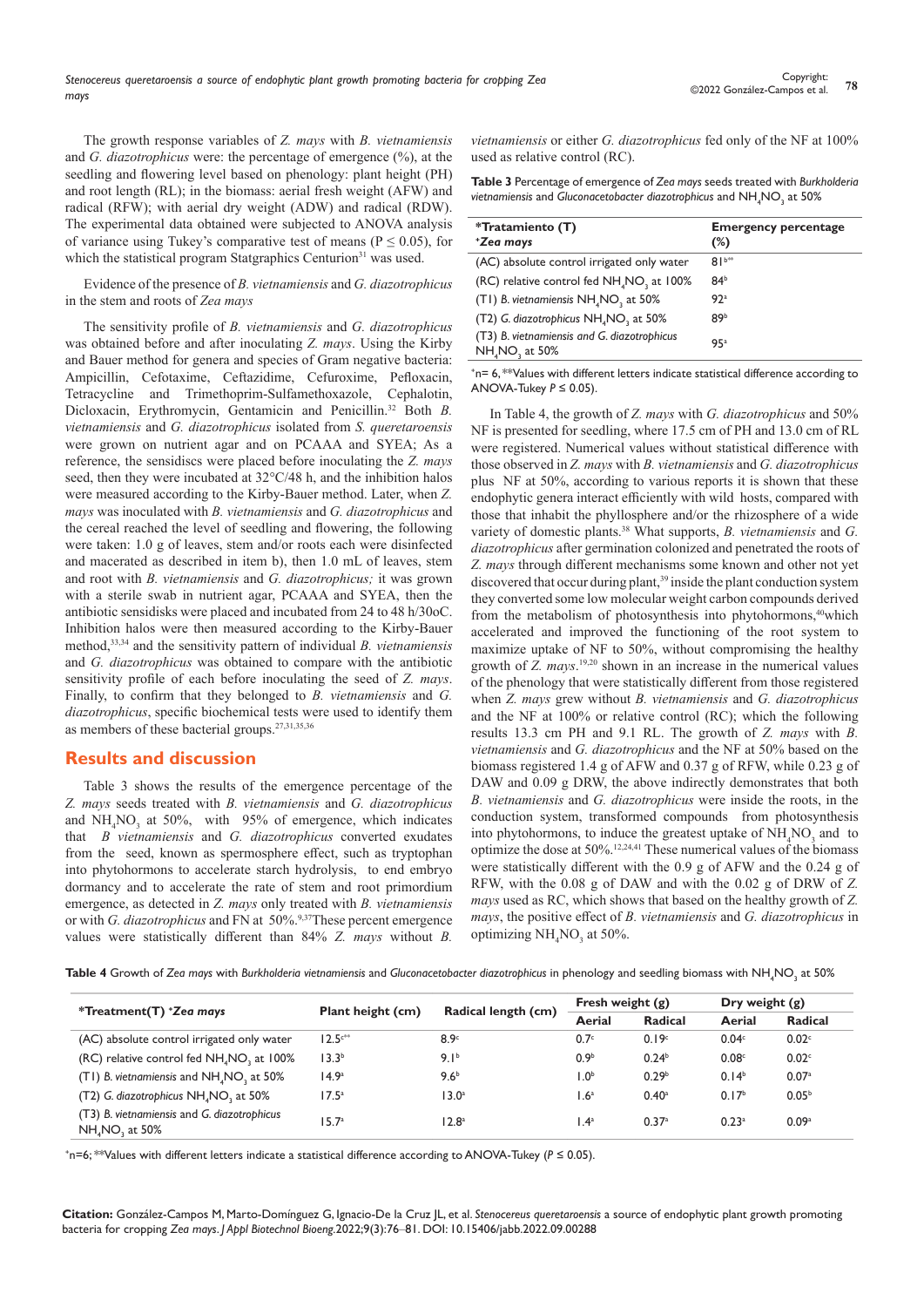Table 5 shows the growth of *Z. mays* with *B. vietnamiensis* individually or in combination with *G. diazotrophicus* and 50% of  $NH<sub>4</sub>NO<sub>3</sub>$  flowering; there, they registered 92.17 cm of PH and 28.12 cm of RL; while in *Z. mays* with *G. diazotrophicus* and 50%, of NH<sub>4</sub>NO<sub>3</sub> 90.93 cm AP and 26.95 cm RL were obtained. These numerical data indicate that *B. vietnamiensis* and *G. diazotrophicus*, after colonizing inside of the root system, transformed organic compounds from root physiology into phytohormons,<sup>22</sup> inducing a dense and extensive root system, the roots of *Z. mays* had a higher exploration capacity to uptake  $NH<sub>4</sub>NO<sub>3</sub>$  at 50% without compromising the healthy growth of *Z. mays*. 19,23,42 The numerical values of the phenology of *Z. mays*  treated with *B. vietnamiensis* and *G. diazotrophicus* were statistically different compared to the 74.41 cm RL and 21.05 cm RL of *Z. mays* without *B. vietnamiensis* and *G. diazotrophicus* and the NF at 100% or relative control (RC). Concerning the biomass of the growth of *Z. mays* with *B. vietnamiensis* and *G. diazotrophicus* and the NF at 50%, they registered 31.03 g of AFW and 8.91 g of DRW, as well as 5.97 g of DAW and 1.23 g DRW; like *Z. mays* with *G. diazotrophicus* and NF at 50%. This suggests that both *B. vietnamiensis* and *G. diazotrophicus* endophytes of *S. queretaroensis*, by invading the interior of the roots of *Z. mays*, converted metabolites related to root physiology into phytohormones that induced the maximum radical uptake for the optimization of NF at  $50\%$ .<sup>41,43,44</sup> These numerical values of the biomass of *Z. mays* with *B. vietnamiensis* and *G. diazotrophicus*  and the NF at 50% were statistically different with the 26.06 g of AFW and the 2.85 g of RFW, with the 2.91 g of ADW and with the 0.91 g of DRW from *Z. mays* used as RC, that fact suggests that *B. vietnamiensis* as *G. diazotrophicus* when they are inside the root transformed organic compounds producing during root physiology into phytohormones that activated and improved the capacity of the root system for maximum uptake and optimization of  $NH<sub>4</sub>NO<sub>3</sub>$  at 50% , and even that the healthy growth of *Z. mays*. 15,19,21

 $\sf Table~5$  Growth of Zea mays at flowering stage with Burkholderia vietnamiensis and Gluconacetobacter diazotrophicus in phenology and biomass and NH<sub>4</sub>NO<sub>3</sub> at 50%

| *Treatments (T)                                               | <b>Plant</b><br>height | <b>Radical</b>     | Fresh weight $(g)$ |                   |                   | Dry weight $(g)$  |  |
|---------------------------------------------------------------|------------------------|--------------------|--------------------|-------------------|-------------------|-------------------|--|
| *Zea mays                                                     | (cm)                   | lenght (cm)        | Aerial             | Radical           | Aerial            | <b>Radical</b>    |  |
| (AC) absolute control irrigated only water                    | $71.13c**$             | 20.03 <sup>b</sup> | 21.02 <sup>b</sup> | 2.55 <sup>b</sup> | 2.08c             | 0.45c             |  |
| (RC) relative control fed NH, NO, at 100%                     | 74.41 <sup>b</sup>     | 21.05 <sup>b</sup> | 22.97 <sup>b</sup> | 2.85 <sup>b</sup> | 2.91 <sup>b</sup> | 0.41 <sup>c</sup> |  |
| (T1) B. vietnamiensis NH, NO, at 50%                          | $88.43^{\circ}$        | 24.13 <sup>a</sup> | 26.09 <sup>b</sup> | 6.7 <sup>a</sup>  | 3.93 <sup>b</sup> | 0.91 <sup>b</sup> |  |
| (T2) G. diazotrophicus NH, NO, at 50%                         | $90.93$ <sup>a</sup>   | 26.95a             | 29.73a             | 7.93 <sup>a</sup> | 4.19a             | 1.07 <sup>a</sup> |  |
| (T3) B. vietnamiensis and G. diazotrophicus<br>NH, NO, at 50% | 92.17 <sup>a</sup>     | 28.12 <sup>a</sup> | 31.03a             | 8.91a             | 5.97a             | 1.23 <sup>a</sup> |  |

+n=6; \*\*Values with different letters had a statistical difference according to ANOVA-Tukey (P<0.05).

In Table 6, the sensitivity profile o*f B. vietnamiensis* and *G. diazotrophicus* endophytes of *S. queretaroensis* is shown to demonstrate that healthy root, stem and leaf growth of *Z. mays* seedling and flowering level, according to the Kirby and Bauer method, registered sensitivity to: Cefotaxime, Tetracycline, Trimethoprim-Sulfamethoxazole, Cefalotin, Erythromycin, in contrast resistant to: Ampicillin, Ceftazidime, Cefuroxime, Pefloxacin, Gentamicin, and

Penicillin. This sensitivity profile was compared to that obtained for *B. vietnamiensis* and *G. diazotrophicus* before inoculating *Z. mays* seed. This suggests that *B. vietnamiensis* and *G. diazotrophicus*  invaded the xylem of *Z. mays* to transform organic compounds from root physiology into phytohormones,<sup>44,45</sup>which allowed the maximum uptake of NF to 50% for healthy growth.<sup>46</sup>

**Table 6** Antibiotic sensitivity profile of Burkholderia vietnamiensis and Gluconacetobacter diazotrophicus recovered from roots, stem and leaf of Zea mays NH4NO3 at 50%

| <b>Antibiotic</b>                | <b>Endophytic isolates from Stenocereus</b><br>queretaroensis | <b>Recover from Zea mays</b> |                         |                          |           |                          |           |           |
|----------------------------------|---------------------------------------------------------------|------------------------------|-------------------------|--------------------------|-----------|--------------------------|-----------|-----------|
|                                  | <b>B.</b> vietnamiensis                                       | G. diazotrophicus            | <b>B.</b> vietnamiensis |                          |           | G. diazotrophicus        |           |           |
|                                  |                                                               |                              | Root                    | stem                     | leaf      | root                     | stem      | leaf      |
| Ampicillin                       | ٠                                                             | ٠                            | -                       | $\blacksquare$           | ۰         | $\blacksquare$           | ۰         | ٠         |
| Cefotaxima                       | $\ddot{}$                                                     | $\ddot{}$                    | $\ddot{}$               | $^{+}$                   | $\ddot{}$ | $\ddot{}$                | $\ddot{}$ | $\ddot{}$ |
| Ceftazidime                      |                                                               |                              | ۰                       | $\overline{\phantom{a}}$ | ٠         | $\overline{\phantom{a}}$ | ٠         |           |
| Cefuroxime                       |                                                               |                              | ۰                       | $\overline{\phantom{a}}$ | ٠         | $\overline{\phantom{a}}$ | ٠         |           |
| Pefloxacin                       |                                                               |                              |                         | $\overline{\phantom{a}}$ | ٠         | ٠                        | ۰         |           |
| Tetracycline                     |                                                               | +                            | $\ddot{}$               | $\ddot{}$                | $\ddot{}$ | $\ddot{}$                | $\ddot{}$ | $\ddot{}$ |
| Trimetoprim-<br>Sulfamethoxazole | $\ddot{}$                                                     | $\ddot{}$                    | $\ddot{}$               | $\ddot{}$                | $\ddot{}$ | $\ddot{}$                | $\ddot{}$ | $\ddot{}$ |
| Cefalotin                        | $\ddot{}$                                                     | $\ddot{}$                    | $\ddot{}$               | $^{+}$                   | $\ddot{}$ | $\ddot{}$                | $\ddot{}$ | $\ddot{}$ |
| <b>Dicloxacin</b>                |                                                               |                              |                         | $\overline{\phantom{a}}$ |           | ٠                        |           |           |
| Erythromicin                     | +                                                             | +                            | $\ddot{}$               | $\ddot{}$                | $\ddot{}$ | $\ddot{}$                | $\ddot{}$ | $\ddot{}$ |
| Gentamicin                       |                                                               |                              |                         | $\overline{\phantom{a}}$ | ۰         | $\overline{\phantom{a}}$ | ۰         |           |
| Penicillin                       | $\ddot{}$                                                     | $\ddot{}$                    | $\ddot{}$               | $\ddot{}$                | $\ddot{}$ | $\ddot{}$                | $\ddot{}$ | $\ddot{}$ |

 $(+)$  = sensitivity;  $(-)$  = resistant.

 Table 7 shows the biochemical profile of *B. vietnamiensis* and *G. diazotrophicus* endophytes of *S. queretaroensis*, based on a prototype strain and related literature; there, it is reported that the genus and species of *B. vietnamiensis* is a short bacillus Gram negative, a

facultative aerobe that synthesizes catalase and oxidase; so it has an oxidative metabolism, it uses sugars: esculin, glucose, which do not ferment, but organic acids: sodium citrate; it is a solubilizer of  $PO<sub>4</sub><sup>3</sup>$ by the generation of acid and alkaline phosphatases; They reduce NO<sub>3</sub>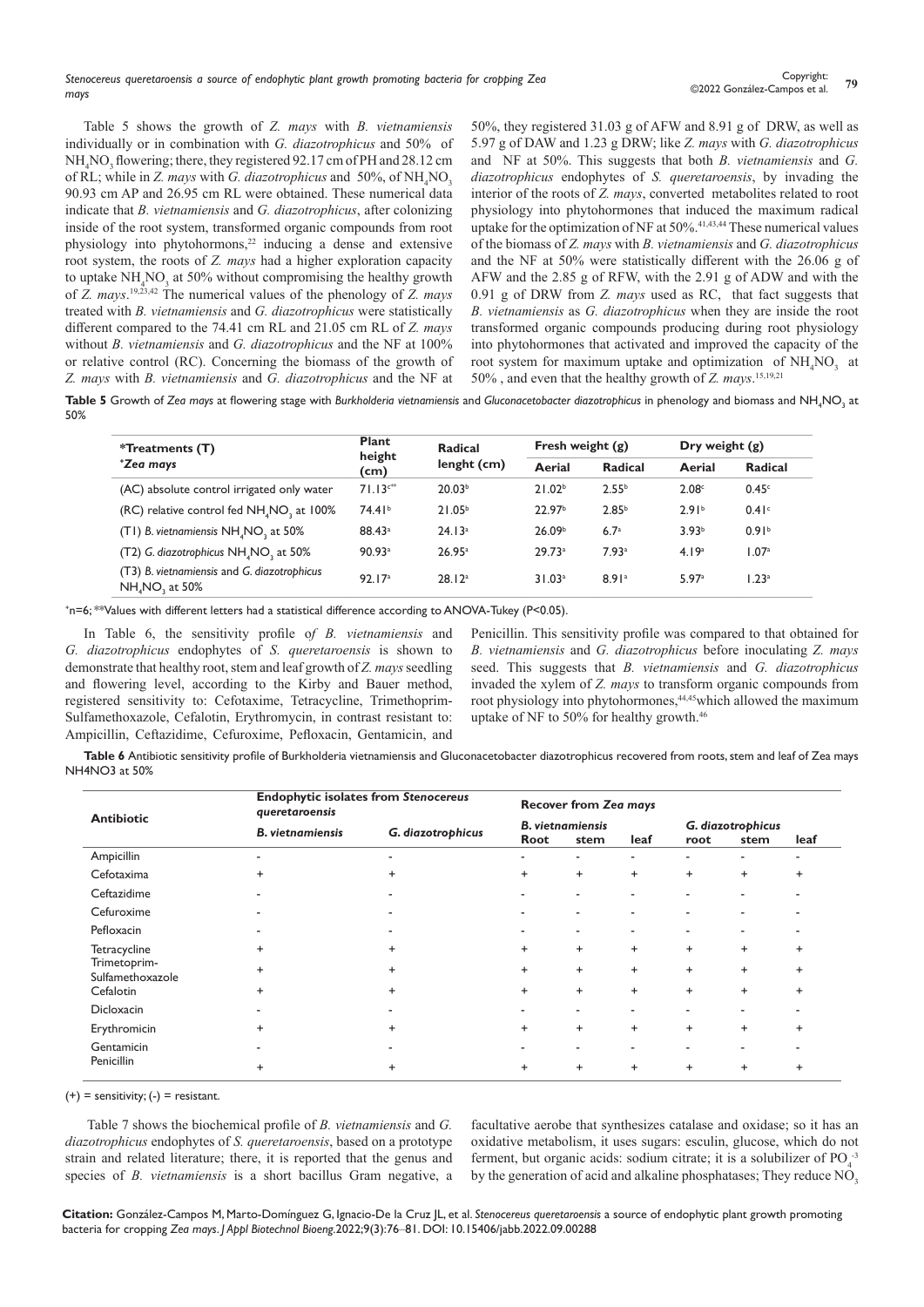*Stenocereus queretaroensis a source of endophytic plant growth promoting bacteria for cropping Zea mays*

to  $NO_2$ . *B. vietnamiensis* fixes  $N_2$ , grows in a mineral medium without any form of combined N;<sup>47,48</sup>selectively uses tryptamine as a source of N; convert tryptophan into indole acetic acid and induces a dense and larger root system, which allowed *Z. mays* to uptake  $NH<sub>4</sub>NO<sub>3</sub>$  at 50%.5,49,50 *Gluconoacetobacter diazotrophicus* of *S. queretaroensis* is an osmophilic endophytic genus and species similar to the prototype strain of *G. diazotrophicus* of *S. officinarum* (sugar cane). It has an oxidative metabolism of sugars: glucose, fructose and sucrose; uses citrate as the sole source of carbon and energy; by glucose fermentation it generates ethanol, lactate and acetic acid;<sup>50</sup> fixes  $N_2$  in facultative endophyte association, grows in a culture medium without any source of organic or inorganic N, in anaerobiosis reduces  $NO<sub>3</sub>$ to NO<sub>2</sub>; transform L-tryptophan into auxin, a phytohormone that generates a dense radical system that in *Z. mays* improved radical uptake of  $NH_4NO_3$  and optimized the dose reduced at 50%.<sup>52–54</sup>

**Table 7** Biochemical profile of *Burkholderia vietnamiensis* and *Gluconacetobacter diazotrophicus*endophytes of *Stenocereus queretaroensis* in *Zea mays* and nitrogen fertilizer at 50%

| <b>Biochemical</b>      | <b>Burkholderia</b><br>vietnamiensis |                              | <b>Gluconacetobacter</b><br>diazotrophicus |                              |  |
|-------------------------|--------------------------------------|------------------------------|--------------------------------------------|------------------------------|--|
| test                    | *Prototype                           | **Endo<br>phytic<br>isolated | *Proto<br>type                             | **Endo<br>phytic<br>isolated |  |
| Gram stain              |                                      |                              |                                            |                              |  |
| Rod shape               | short                                | short                        | COCCO<br>bacilli                           | COCO<br>bcilli               |  |
| Esculin hydrolisis      | $\ddot{}$                            | $\ddot{}$                    | $\ddot{}$                                  | $\ddot{}$                    |  |
| Glucose<br>fermentation |                                      |                              | $\ddot{}$                                  | $\ddot{}$                    |  |
| Vogues-Proskauer        |                                      |                              | $\ddot{}$                                  | $\ddot{}$                    |  |
| Xilose                  | $\ddot{}$                            | $\ddot{}$                    | $\ddot{}$                                  | $\ddot{}$                    |  |
| Sodium citrate          | $\ddot{}$                            | $\ddot{}$                    | $\ddot{}$                                  | $\ddot{}$                    |  |
| Indole                  | $\ddot{}$                            | $\ddot{}$                    | ÷                                          | $\ddot{}$                    |  |
| Urease                  | $\ddot{}$                            | $\ddot{}$                    |                                            |                              |  |
| arginine hydrolase      | $\ddot{}$                            | $\ddot{}$                    | $\ddot{}$                                  | $\ddot{}$                    |  |
| Nitrate reduction       | $\ddot{}$                            | +                            | +                                          | +                            |  |

+Prototype strain response. \*\*Recovered from inside of *S. queretaroensis*; positive reaction (+); negative reaction (-).

# **Conclusions**

This research shows that *S. queretaroensis,* a wild plant from desert environments, could be a source of plant growth promoting endophytic bacteria like *B. vietnamiensis* and *G. diazotrophicus*. These bacteria interact with domestic crops, such as *Z. mays,* to improve nitrogen uptake for healthy growth, prevent soil and productivity loss, and environmental pollution from hyperfertilization during *Z. mays*  cropping.

# **Acknowledgments**

We acknowledge support to the Project 2.7 (2022) from CIC-UMSNH also to Phytonutrimentos de México and BIONUTRA, S.A de CV Maravatío, Michoacán, México.

# **Conflicts of interest**

The authors state that there is no conflict of interest.

# **Funding**

To Project 2.7 (2022) from CIC-UMSNH and to Phytonutrimentos de México and BIONUTRA, S.A: de CV Maravatio, Michoacán, México.

### **References**

- 1. [Álvarez–Solís JD, Gómez–Velasco D. León–Martínez NS, et al.](http://www.scielo.org.mx/scielo.php?script=sci_arttext&pid=S1405-31952010000500007)  [Integrated management of inorganic and organic fertilizers in maize](http://www.scielo.org.mx/scielo.php?script=sci_arttext&pid=S1405-31952010000500007)  cropping. *Agrociencia*. [2010;44\(5\):575–586.](http://www.scielo.org.mx/scielo.php?script=sci_arttext&pid=S1405-31952010000500007)
- 2. [Escobar OZ, Saravia JCO, Guependo RC, et al. Evaluación de Tecnologías](https://revistas.unal.edu.co/index.php/refame/article/view/26378)  [para la Recuperación de Suelos degradados por Salinidad.](https://revistas.unal.edu.co/index.php/refame/article/view/26378) *Revista [Facultad Nacional de Agronomia Medellin.](https://revistas.unal.edu.co/index.php/refame/article/view/26378)* 2011;64(1):5769–5779.
- 3. [Isbell F, Reich PB, Tilman D, et al. Nutrient enrichment, biodiversity](https://www.pnas.org/doi/10.1073/pnas.1310880110)  [loss, and consequent declines in ecosystem productivity.](https://www.pnas.org/doi/10.1073/pnas.1310880110) *Proceedings of [the National Academy of Sciences](https://www.pnas.org/doi/10.1073/pnas.1310880110)*. 2013;110(29):11911–11916.
- 4. [Vásconez RDA, Mossot JEM, Shagñay AGO, et al. Evaluación de](http://revista.corpoica.org.co/index.php/revista/article/view/1465) *Bacillus* spp. como *rizobacterias* [promotoras del crecimiento vegetal](http://revista.corpoica.org.co/index.php/revista/article/view/1465)  (RPCV) en brócoli (*[Brassica oleracea var. italica](http://revista.corpoica.org.co/index.php/revista/article/view/1465)*) y lechuga (*Lactuca sativa*). *[Ciencia & Tecnología Agropecuaria](http://revista.corpoica.org.co/index.php/revista/article/view/1465)*. 2020;21(3):1–16.
- 5. [Pazos–Rojas LA, Marín–Cevada V, Elizabeth Y, et al. Uso de](http://www.reibci.org/publicados/2016/dic/2000114.pdf)  [microorganismos benéficos para reducir los daños causados por la](http://www.reibci.org/publicados/2016/dic/2000114.pdf)  revolución verde. *[Revista Iberoamericana de Ciencias](http://www.reibci.org/publicados/2016/dic/2000114.pdf)*. 2016;*3*(7):72– [85.](http://www.reibci.org/publicados/2016/dic/2000114.pdf)
- 6. [Spaepen S, Vanderleyden J, Okon Y. Plant growth–promoting actions of](https://www.sciencedirect.com/science/article/abs/pii/S0065229609510075)  *rhizobacteria*. *[Advances in botanical research](https://www.sciencedirect.com/science/article/abs/pii/S0065229609510075)* 2009;51:283–320.
- 7. [Reyes I, Alvarez L, El–Ayoubi H, Valery, A. Selection and evaluation](https://www.redalyc.org/pdf/857/85720105.pdf)  of *rhizobacteria* [growth promoters in paprika and corn.](https://www.redalyc.org/pdf/857/85720105.pdf) *Bioagro.*  [2008;20\(1\):37–48.](https://www.redalyc.org/pdf/857/85720105.pdf)
- 8. [Vessey JK. Plant growth promoting rhizobacteria as biofertilizers.](https://www.sciencedirect.com/science/article/abs/pii/S0065229609510075) *Plant and soil*. [2003;255\(2\):571–586.](https://www.sciencedirect.com/science/article/abs/pii/S0065229609510075)
- 9. [Gamalero E, Glick BR. Mechanisms used by plant growth–promoting](https://link.springer.com/chapter/10.1007/978-3-642-21061-7_2)  bacteria. In *[Bacteria in agrobiology: Plant nutrient management](https://link.springer.com/chapter/10.1007/978-3-642-21061-7_2)*. [Springer, Berlin, Heidelberg. 2011; p. 17–46](https://link.springer.com/chapter/10.1007/978-3-642-21061-7_2).
- 10.[Lugtenberg B, Kamilova F. Plant–growth–promoting](https://www.annualreviews.org/doi/abs/10.1146/annurev.micro.62.081307.162918)  *rhizobacteria*. *[Annual review of microbiology.](https://www.annualreviews.org/doi/abs/10.1146/annurev.micro.62.081307.162918)* 2009;63:541–556.
- 11. Saharan BS, Nehra V. [Plant growth promoting rhizobacteria:a critical](https://www.scirp.org/(S(351jmbntvnsjt1aadkposzje))/reference/ReferencesPapers.aspx?ReferenceID=1508947)  review. *[Life Sci Med Res](https://www.scirp.org/(S(351jmbntvnsjt1aadkposzje))/reference/ReferencesPapers.aspx?ReferenceID=1508947)*. 2011;21(1):30.
- 12.[Hallmann J, Quadt–Hallmann A, Mahaffee WF, et al. Bacterial](https://cdnsciencepub.com/doi/abs/10.1139/m97-131)  endophytes in agricultural crops. *[Canadian journal of microbiology](https://cdnsciencepub.com/doi/abs/10.1139/m97-131)*. [1997;43\(10\):895–914.](https://cdnsciencepub.com/doi/abs/10.1139/m97-131)
- 13.[Hardoim PR, van Overbeek LS, van Elsas JD. Properties of bacterial](https://pubmed.ncbi.nlm.nih.gov/18789693/)  [endophytes and their proposed role in plant growth.](https://pubmed.ncbi.nlm.nih.gov/18789693/) *Trends in microbiology.* [2008;16\(10\):463–471.](https://pubmed.ncbi.nlm.nih.gov/18789693/)
- 14.[Santoyo G, Moreno–Hagelsieb G, del Carmen Orozco–Mosqueda M,](https://www.sciencedirect.com/science/article/pii/S094450131530029X)  [et al. Plant growth–promoting bacterial endophytes.](https://www.sciencedirect.com/science/article/pii/S094450131530029X) *Microbiological research.* [2016;183:92–99.](https://www.sciencedirect.com/science/article/pii/S094450131530029X)
- 15.[Pimienta–Barrios E, Pimienta–Barrios E, Salas–Galván ME, et al.](https://academic.oup.com/treephys/article/22/9/667/1655544)  [Growth and reproductive characteristics of the columnar cactus](https://academic.oup.com/treephys/article/22/9/667/1655544)  *Stenocereus queretaroensis* [and their relationships with environmental](https://academic.oup.com/treephys/article/22/9/667/1655544)  [factors and colonization by](https://academic.oup.com/treephys/article/22/9/667/1655544) *arbuscular mycorrhizae*. *Tree Physiology*. 2002;*22*[\(9\):667–674.](https://academic.oup.com/treephys/article/22/9/667/1655544)
- 16.[Lomeli ME, Pimienta E. Demografía reproductiva del pitayo](https://biblat.unam.mx/es/revista/cactaceas-y-suculentas-mexicanas/articulo/demografia-reproductiva-del-pitayo-stenocereus-queretaroensis-web-buxbaum)  (*[Stenocereus queretaroensis](https://biblat.unam.mx/es/revista/cactaceas-y-suculentas-mexicanas/articulo/demografia-reproductiva-del-pitayo-stenocereus-queretaroensis-web-buxbaum)* (Web.) *Buxbaum*). *Revista de la Sociedad [Mexicana de Cactologia](https://biblat.unam.mx/es/revista/cactaceas-y-suculentas-mexicanas/articulo/demografia-reproductiva-del-pitayo-stenocereus-queretaroensis-web-buxbaum)*. 1993;38:13–20.
- 17.[Loza–Cornejo S, Terrazas T, López–Mata L, et al. Características](http://ve.scielo.org/scielo.php?script=sci_arttext&pid=S0378-18442003000200004)  [morfo–anatómicas y metabolismo fotosintético en plántulas](http://ve.scielo.org/scielo.php?script=sci_arttext&pid=S0378-18442003000200004)  de *[Stenocereus queretaroensis](http://ve.scielo.org/scielo.php?script=sci_arttext&pid=S0378-18442003000200004)* (*Cactaceae*):su significado adaptativo. *Interciencia*, [2003;28\(2\):83–89.](http://ve.scielo.org/scielo.php?script=sci_arttext&pid=S0378-18442003000200004)
- 18.[Estrada–De Los Santos P, Bustillos–Cristales R, Caballero–Mellado J.](https://pubmed.ncbi.nlm.nih.gov/11375196/)  [Burkholderia, a genus rich in plant–associated nitrogen fixers with wide](https://pubmed.ncbi.nlm.nih.gov/11375196/)  [environmental and geographic distribution.](https://pubmed.ncbi.nlm.nih.gov/11375196/) *Applied and environmental microbiology*, [2001;67\(6\):2790–2798.](https://pubmed.ncbi.nlm.nih.gov/11375196/)
- 19.[Sessitsch A, Coenye T, Sturz AV, et al.](https://pubmed.ncbi.nlm.nih.gov/15879253/) *Burkholderia phytofirmans*  [sp. nov., a novel plant–associated bacterium with plant–beneficial](https://pubmed.ncbi.nlm.nih.gov/15879253/)  properties. *[International Journal of Systematic and Evolutionary](https://pubmed.ncbi.nlm.nih.gov/15879253/)  Microbiology*. [2005;55\(3\):1187–1192.](https://pubmed.ncbi.nlm.nih.gov/15879253/)